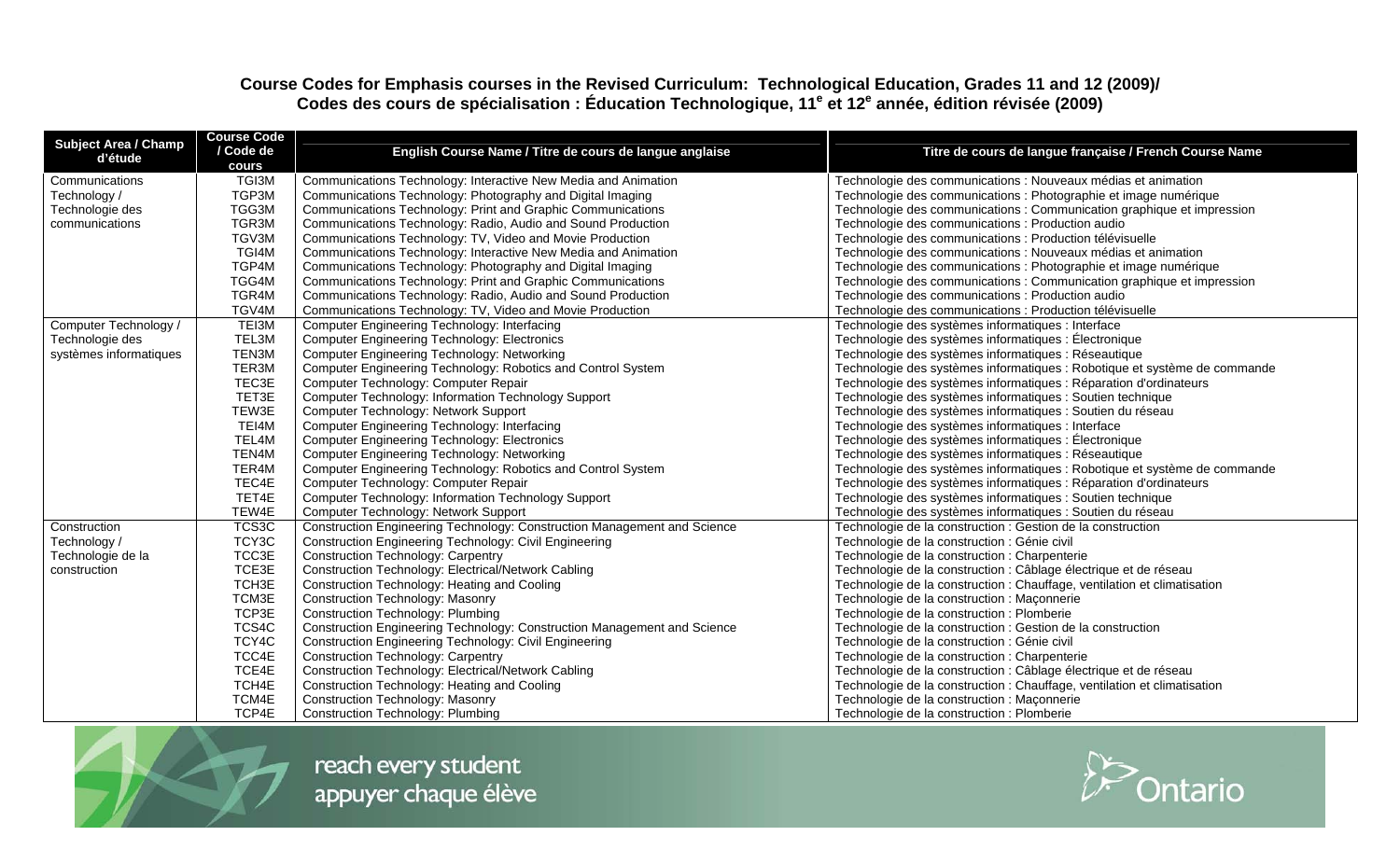| <b>Subject Area / Champ</b> | <b>Course Code</b> |                                                            |                                                                                   |
|-----------------------------|--------------------|------------------------------------------------------------|-----------------------------------------------------------------------------------|
| d'étude                     | / Code de          | English Course Name / Titre de cours de langue anglaise    | Titre de cours de langue française / French Course Name                           |
|                             | cours              |                                                            |                                                                                   |
| Green Industries /          | THA3M              | Green Industries: Agribusiness                             | Technologie agricole, forestière et paysagère : Agroalimentaire                   |
| Technologie agricole,       | THD3M              | Green Industries: Landscaping Architecture                 | Technologie agricole, forestière et paysagère : Architecture paysager             |
| foresterie et               | THO3M              | Green Industries: Forestry                                 | Technologie agricole, forestière et paysagère : Foresterie                        |
| paysagère                   | THS3M              | Green Industries: Horticulture Management and Science      | Technologie agricole, forestière et paysagère : Gestion en horticulture           |
|                             | THF3E              | Green Industries: Floristry                                | Technologie agricole, forestière et paysagère : Fleuristerie                      |
|                             | THG3E              | Green Industries: Agriculture                              | Technologie agricole, forestière et paysagère : Agriculture                       |
|                             | THH3E              | Green Industries: Horticulture                             | Technologie agricole, forestière et paysagère : Horticulture                      |
|                             | THL3E              | Green Industries: Landscaping Construction and Maintenance | Technologie agricole, forestière et paysagère : Aménagement paysager et entretien |
|                             | THO <sub>3</sub> E | Green Industries: Forestry                                 | Technologie agricole, forestière et paysagère : Foresterie                        |
|                             | THA4M              | Green Industries: Agribusiness                             | Technologie agricole, forestière et paysagère : Agroalimentaire                   |
|                             | THD4M              | Green Industries: Landscaping Architecture                 | Technologie agricole, forestière et paysagère : Architecture paysager             |
|                             | THO4M              | Green Industries: Forestry                                 | Technologie agricole, forestière et paysagère : Foresterie                        |
|                             | THS4M              | Green Industries: Horticulture Management and Science      | Technologie agricole, forestière et paysagère : Gestion en horticulture           |
|                             | THF4E              | Green Industries: Floristry                                | Technologie agricole, forestière et paysagère : Fleuristerie                      |
|                             | THG4E              | Green Industries: Agriculture                              | Technologie agricole, forestière et paysagère : Agriculture                       |
|                             | THH4E              | Green Industries: Horticulture                             | Technologie agricole, forestière et paysagère : Horticulture                      |
|                             | THL4E              | Green Industries: Landscaping Construction and Maintenance | Technologie agricole, forestière et paysagère : Aménagement paysager et entretien |
|                             | THO4E              | Green Industries: Forestry                                 | Technologie agricole, forestière et paysagère : Foresterie                        |
| Hairstyling and             | TXA3E              | Hairstyling and Aesthetics: Aesthetics                     | Coiffure et esthétique : Technique d'esthétique                                   |
| Aesthetics / Coiffure et    | TXH3E              | Hairstyling and Aesthetics: Hairstyling                    | Coiffure et esthétique : Design de coiffure                                       |
| esthétique                  | TXA4E              | Hairstyling and Aesthetics: Aesthetics                     | Coiffure et esthétique : Technique d'esthétique                                   |
|                             | TXH4E              | Hairstyling and Aesthetics: Hairstyling                    | Coiffure et esthétique : Design de coiffure                                       |
| Healthcare / Soins de       | TPD3M              | <b>Health Care: Dental Services</b>                        | Soins de santé : Services dentaires                                               |
| santé                       | TPL3M              | Health Care: Laboratory Services                           | Soins de santé : Services de laboratoire                                          |
|                             | TPM3M              | Health Care: Nursing/Medical Services                      | Soins de santé : Services médicaux et soins infirmiers                            |
|                             | TPP3M              | Health Care: Pharmacy Services                             | Soins de santé : Services de pharmacie                                            |
|                             | TPT3M              | Health Care: Therapy Services                              | Soins de santé : Services thérapeutiques                                          |
|                             | TPD4M              | <b>Health Care: Dental Services</b>                        | Soins de santé : Services dentaires                                               |
|                             | TPL4M              | Health Care: Laboratory Services                           | Soins de santé : Services de laboratoire                                          |
|                             | TPM4M              | Health Care: Nursing/Medical Services                      | Soins de santé : Services médicaux et soins infirmiers                            |
|                             | TPP4M              | <b>Health Services: Pharmacy Services</b>                  | Soins de santé : Services de pharmacie                                            |
|                             | TPT4M              | Health Care: Therapy Services                              | Soins de santé : Services thérapeutiques                                          |
|                             | TOC4C              | Child Development and Gerontology: Child Development       | Soins de santé des enfants                                                        |
|                             | TOG4C              | Child Development and Gerontology: Gerontology             | Soins de santé des personnes âgées                                                |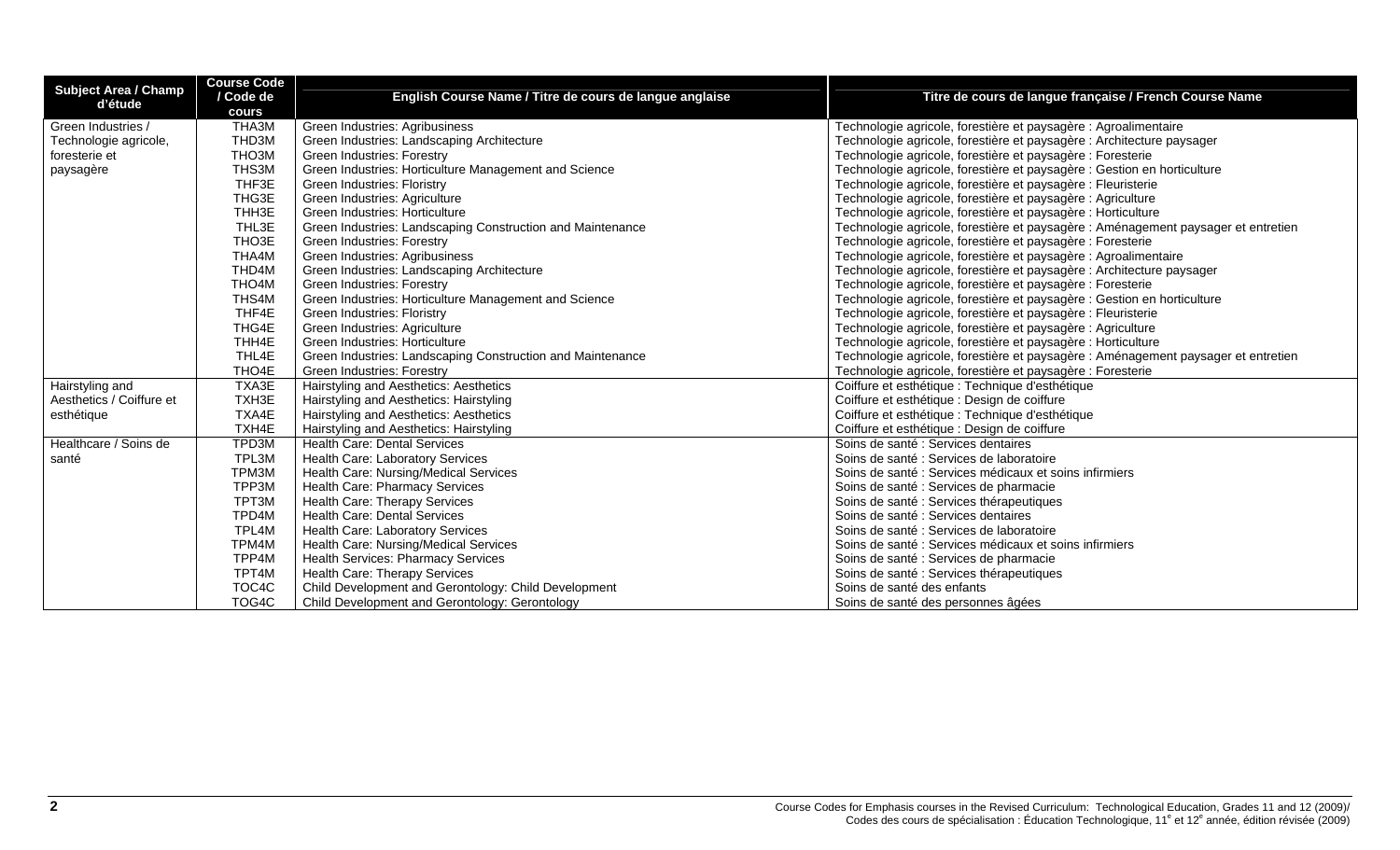| <b>Subject Area / Champ</b><br>d'étude | <b>Course Code</b> |                                                                    |                                                                      |
|----------------------------------------|--------------------|--------------------------------------------------------------------|----------------------------------------------------------------------|
|                                        | / Code de          | English Course Name / Titre de cours de langue anglaise            | Titre de cours de langue française / French Course Name              |
|                                        | cours              |                                                                    |                                                                      |
| Hospitality and Tourism /              | TFN3C              | Hospitality and Tourism: Applied Nutrition                         | Hôtellerie et tourisme : Nutrition appliquée                         |
| Hôtellerie et tourisme                 | TFR <sub>3</sub> C | Hospitality and Tourism: Culinary Arts and Management              | Hôtellerie et tourisme : Arts culinaires et gestion hôtelière        |
|                                        | TFT3C              | Hospitality and Tourism: Tourism and Travel Planning               | Hôtellerie et tourisme : Tourisme et organisation de voyage          |
|                                        | TFB3E              | Hospitality and Tourism: Baking                                    | Hôtellerie et tourisme : Boulangerie et pâtisserie                   |
|                                        | TFC3E              | Hospitality and Tourism: Cooking                                   | Hôtellerie et tourisme : Arts culinaires                             |
|                                        | TFE3E              | Hospitality and Tourism: Event Planning                            | Hôtellerie et tourisme : Organisation d'événements                   |
|                                        | TFN4C              | Hospitality and Tourism: Applied Nutrition                         | Hôtellerie et tourisme : Nutrition appliquée                         |
|                                        | TFR <sub>4</sub> C | Hospitality and Tourism: Culinary Arts and Management              | Hôtellerie et tourisme : Arts culinaires et gestion hôtelière        |
|                                        | TFT4C              | Hospitality and Tourism: Tourism and Travel Planning               | Hôtellerie et tourisme : Tourisme et organisation de voyage          |
|                                        | TFB4E              | Hospitality and Tourism: Baking                                    | Hôtellerie et tourisme : Boulangerie et pâtisserie                   |
|                                        | TFC4E              | Hospitality and Tourism: Cooking                                   | Hôtellerie et tourisme : Arts culinaires                             |
|                                        | TFE4E              | Hospitality and Tourism: Event Planning                            | Hôtellerie et tourisme : Organisation d'événements                   |
| Manufacturing                          | TMM3M              | Manufacturing Engineering Technology: Mechanical Engineering       | Technologie de la fabrication : Génie mécanique                      |
| Technology /                           | TMR3M              | Manufacturing Engineering Technology: Robotics and Control Systems | Technologie de la fabrication : Robotique et système de commande     |
| Technologie de la                      | TMC3C              | Manufacturing Technology: Computer Aided Manufacturing             | Technologie de la fabrication : Fabrication assistée par ordinateur  |
| fabrication                            | TMI3C              | Manufacturing Technology: Industrial Maintenance                   | Technologie de la fabrication : Maintenance industriel               |
|                                        | TMP3C              | Manufacturing Technology: Precision Machining                      | Technologie de la fabrication : Usinage de précision                 |
|                                        | TMT3C              | Manufacturing Technology: Robotics and Control Technician          | Technologie de la fabrication : Robotique et technicien de commandes |
|                                        | TMY3C              | Manufacturing Technology: Welding Technician                       | N/A                                                                  |
|                                        | TMO3E              | Manufacturing Technology: Machine Operator                         | Technologie de la fabrication : Opérateur de machine                 |
|                                        | TMS3E              | Manufacturing Technology: Sheet Metal                              | Technologie de la fabrication : Tôlerie                              |
|                                        | TMW3C              | N/A                                                                | Technologie de la fabrication : Soudage et assemblage                |
|                                        | TMW3E              | Manufacturing Technology: Welding                                  | Technologie de la fabrication : Soudage et assemblage                |
|                                        | TMM4M              | Manufacturing Engineering Technology: Mechanical Engineering       | Technologie de la fabrication : Génie mécanique                      |
|                                        | TMR4M              | Manufacturing Engineering Technology: Robotics and Control Systems | Technologie de la fabrication : Robotique et système de commande     |
|                                        | TMC4C              | Manufacturing Technology: Computer Aided Manufacturing             | Technologie de la fabrication : Fabrication assistée par ordinateur  |
|                                        | TMI4C              | Manufacturing Technology: Industrial Maintenance                   | Technologie de la fabrication : Maintenance industriel               |
|                                        | TMP4C              | Manufacturing Technology: Precision Machining                      | Technologie de la fabrication : Usinage de précision                 |
|                                        | TMT4C              | Manufacturing Technology: Robotics and Control Technician          | Technologie de la fabrication : Robotique et technicien de commandes |
|                                        | TMY4C              | Manufacturing Technology: Welding Technician                       | N/A                                                                  |
|                                        | TMO4E              | Manufacturing Technology: Machine Operator                         | Technologie de la fabrication : Opérateur de machine                 |
|                                        | TMS4E              | Manufacturing Technology: Sheet Metal                              | Technologie de la fabrication : Tôlerie                              |
|                                        | TMW4C              | N/A                                                                | Technologie de la fabrication : Soudage et assemblage                |
|                                        | TMW4E              | Manufacturing Technology: Welding                                  | Technologie de la fabrication : Soudage et assemblage                |